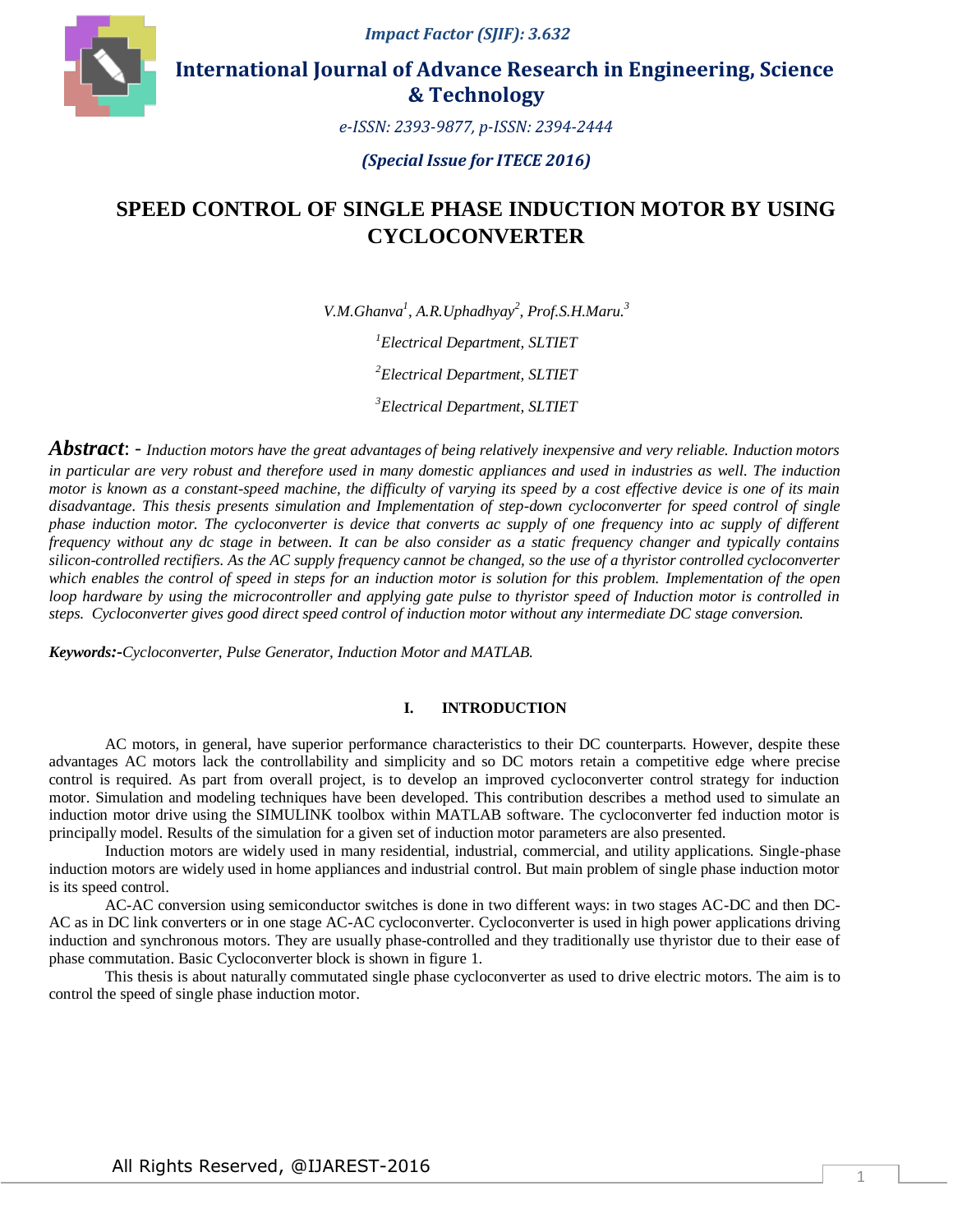

*Figure 1 CYCLOCONVERTER BLOCK*

#### **II. The Single Phase Input Cycloconverter**

The circuit of a single phase input to single phase output cycloconverter is shown in Figure 2, It is perhaps the simplest type of cycloconverter and will be used in this thesis as the basis for the investigations into the operation of the cycloconverter and for developing techniques for improving its performance. It is classed as a 2 pulse cycloconverter because there are two phase controlled pulses per mains cycle per output phase. If more than one output phase is needed, the single phase output circuit is just duplicated to create the extra phases. If a neutral return is not required in a multiphase output application, the transformer can be removed to simplify the circuit.

The cycloconverter consists of two thyristor bank of positive and negative as shown in figure 2, which is operating without circulating current; the non-conducting thyristor should always be kept off otherwise the input power supply could be shorted via the positive and negative thyristor half bridges.



*Figure 2 BASIC SINGLE PHASE CYCLOCONVERTER*

When the load current is positive, the output voltage is only controlled by phase control of thyristor S1 and S3 whilst the other two negative thyristor S2 and S4 are kept off and vice versa when the load current is negative. When the load current changes its direction at the same time ensuring that two thyristor half bridges are not conducting at the same time.

If the cycloconverter is operating in circulating current mode, both thyristor half bridges are continuously conducting, eliminating the output voltage distortion during load current zero crossing but additional coupled reactors are required between the two thyristor half bridges to limit the circulating current Although the output voltage of the cycloconverter can be improved in circulating current mode, the circulating current reactor tends to be bulky and more expensive and the presence of the circulating current will degrade the input power factor.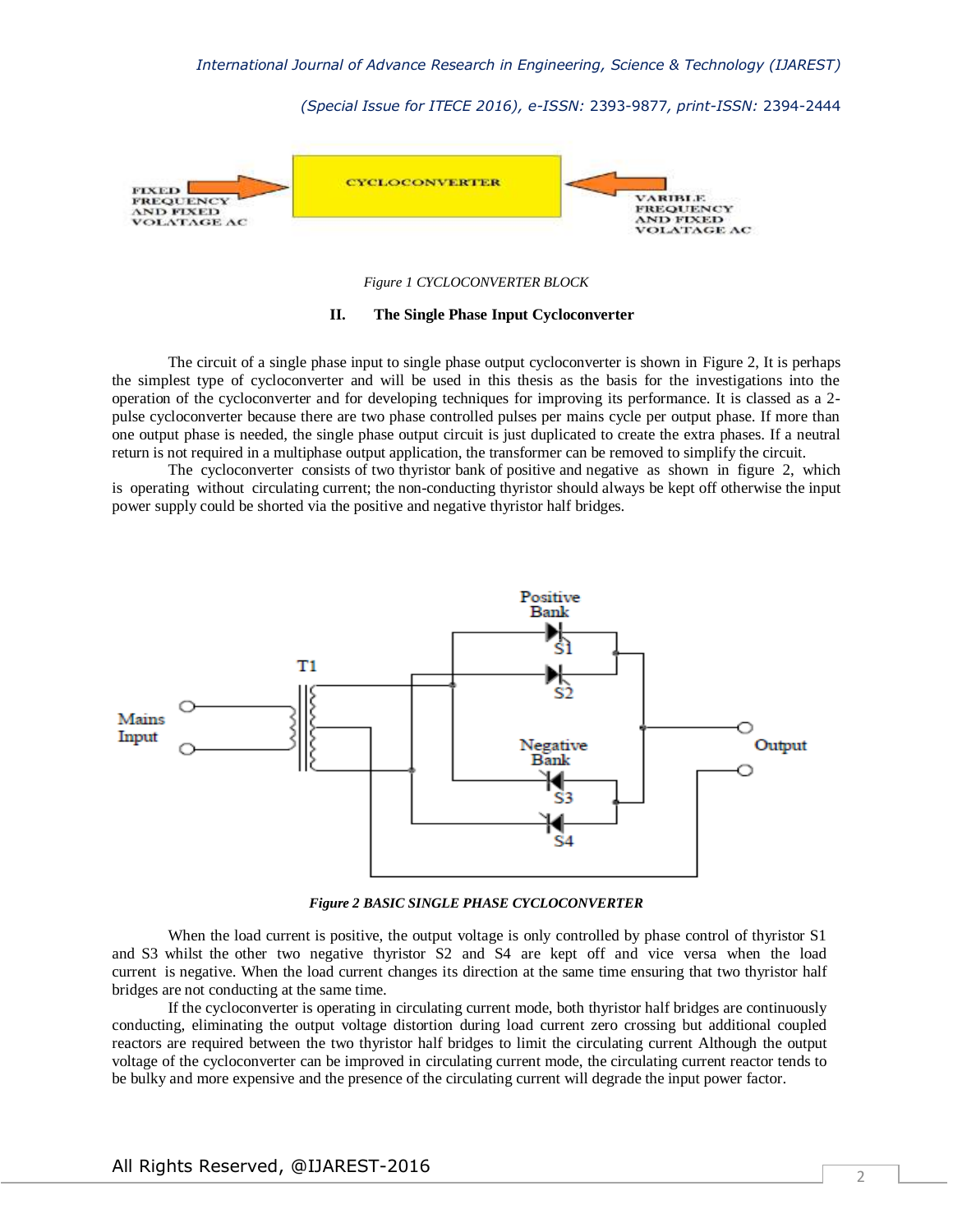#### **III. CYCLOCONVERTER**

Which is operating without circulating current; the non-conducting thyristor should always be kept off otherwise the input power supply could be shorted. When the load current is positive, the output voltage is only controlled by phase control of thyristor S1 and S3 at the same time, the other two negative thyristor S2 and S4 are kept off and vice-versa when the load current is negative. When the load current changes its direction at the same time ensuring that the two thyristor half bridges do not conduct at the same time. If the cycloconverter is operating in circulating current mode, both thyristor half bridges are continuously conducting, eliminating the output voltage distortion during load current zero crossing but additional coupled reactors are required between the two thyristor half bridges to limit the circulating current.



*Figure 3 Single Phase Cycloconverter Outputs a) Input voltage b) Output voltage for zero firing angle c) Output voltage for firing angle of 60 degrees d) Output voltage with varying firing angle.*



*Figure 4 a) Input 50Hz (b) Output 25Hz*

Fig.3-a shows the single phase cycloconverter input voltage, firing angle of the thyristor changing over the cycle of the output. This dynamic process produces an output waveform that more closely resembles a sinusoid than the non-dynamic process in Fig.3-b .The single phase cycloconverter sinusoidal waveform (input voltage) is obtaining different improved waveform of the output voltage. From Fig, 3 d show the varying firing angle of the single phase cycloconverter output voltage.

# **IV. MODELING OF THE SINGLE PHASE INDUCTION MOTOR.**

An induction motor or asynchronous motor is a type of alternating current motor where power is supplied to the rotor by means of electromagnetic induction. An [electric motor](http://en.wikipedia.org/wiki/Electric_motor) turns because of magnetic force exerted between a stationary [electromagnet](http://en.wikipedia.org/wiki/Electromagnet) called the [stator](http://en.wikipedia.org/wiki/Stator) and a rotating electromagnet called th[e rotor.](http://en.wikipedia.org/wiki/Rotor_(electric)) Different types of electric motors are distinguished by how electric current is supplied to the moving rotor.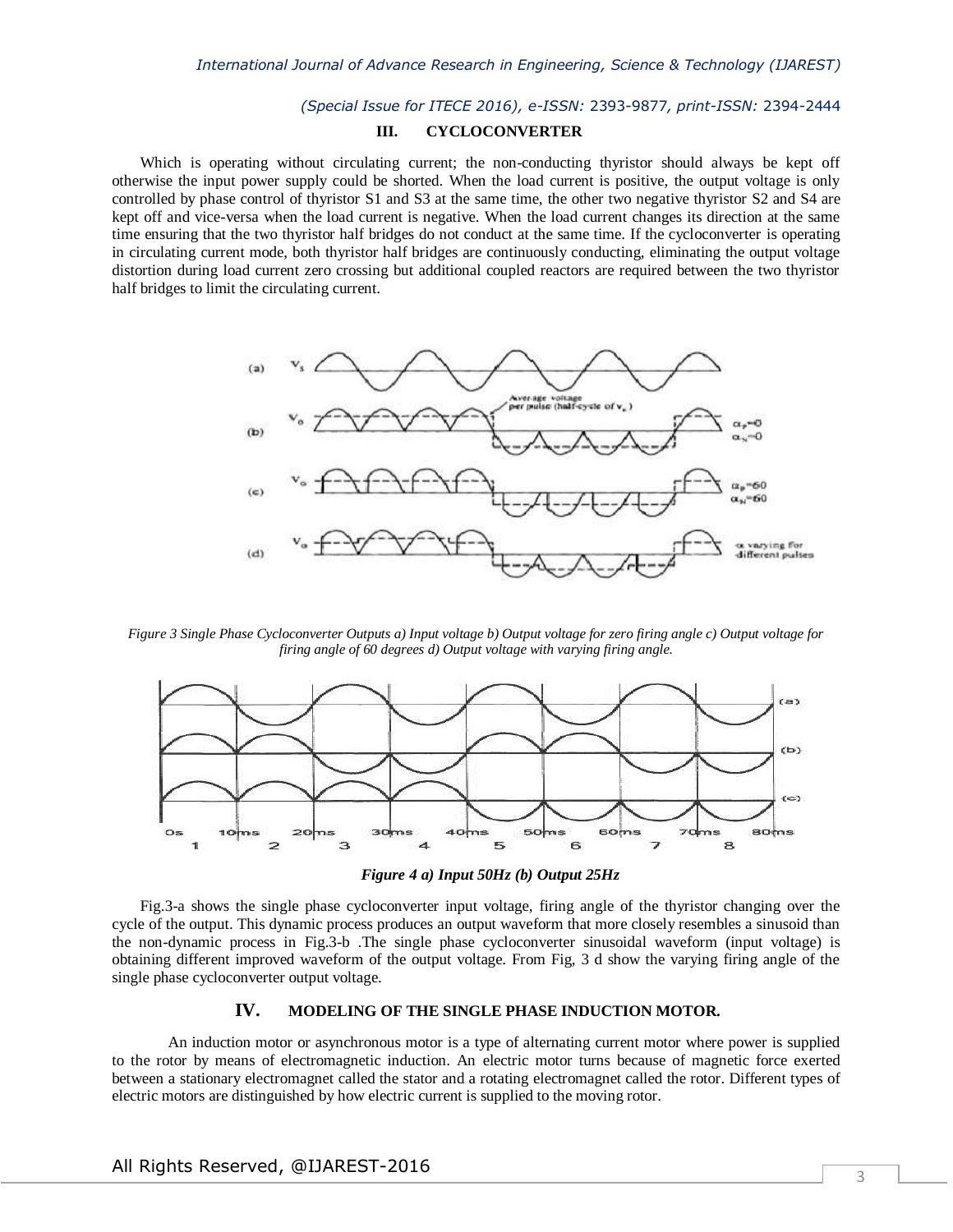## **4.1 Starting of Single Phase Induction Motors.**

In a single phase induction motor, it is necessary to provide a starting circuit to start rotation of the rotor. If this is not done, rotation may be commenced by manually giving a slight turn to the rotor. The single phase induction motor may rotate in either direction and it is only the starting circuit which determines rotational direction.

For small motors of a few watts, the start rotation is done by means of one or two single turn of heavy copper wire around one corner of the pole. The current induced in the single turn is out of phase with the supply current and so causes an out-of-phase component in the magnetic field, which imparts to the field sufficient rotational character to start the motor. These poles are known as shaded poles. Starting torque is very low and efficiency is also reduced. Such [shaded-pole motors](http://en.wikipedia.org/wiki/Shaded-pole_motor) are typically used in low-power applications with low or zero starting torque requirements, such as desk fans and record players. The Single phase induction motor has two windings as shown in figure 5.



*Figure 5 Starting circuit of 1-Ø induction motor*

Larger motors are provided with a second stator winding which is fed with an out-of-phase current to create a rotating magnetic field. The out-of-phase current may be derived by feeding the winding through a capacitor or it may derive from the winding having different values of inductance and resistance from the main winding.

In some designs, the second winding is disconnected once the motor is up to speed, usually either by means of a switch operated by centrifugal force acting on weights on the motor shaft or by a positive temperature coefficient thermistor which, after a few seconds of operation, heats up and increases its resistance to a high value thereby reducing the current through the second winding to an insignificant level. Other designs keep the second winding continuously energized when running, which improves torque.

# **V. SIMULATION RESULT**

Simulation of induction motor speed control is achieved by simply connecting single phase motor to the single phase supply and output can be seen in scope as shown in figure 6.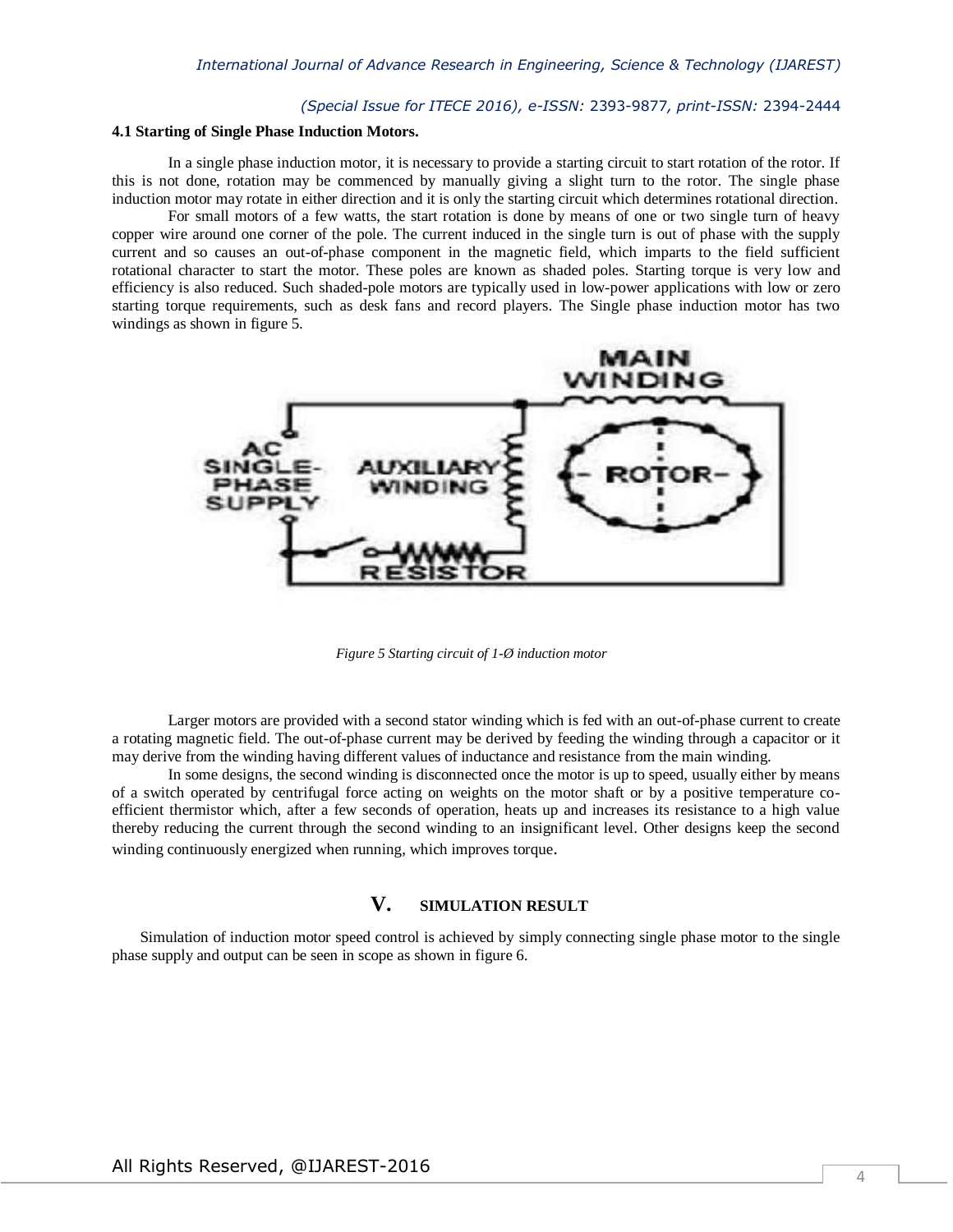

*Figure 6 SIMULINK model of a Single phase Induction motor model*

The simulation starts with the generation of 50 Hz reference sine wave. It should be noted that all the simulations were made for Zero Load Torque, and firing angle  $\square$ =60°.



*Figure 7 single phase cycloconverter model with single phase induction motor*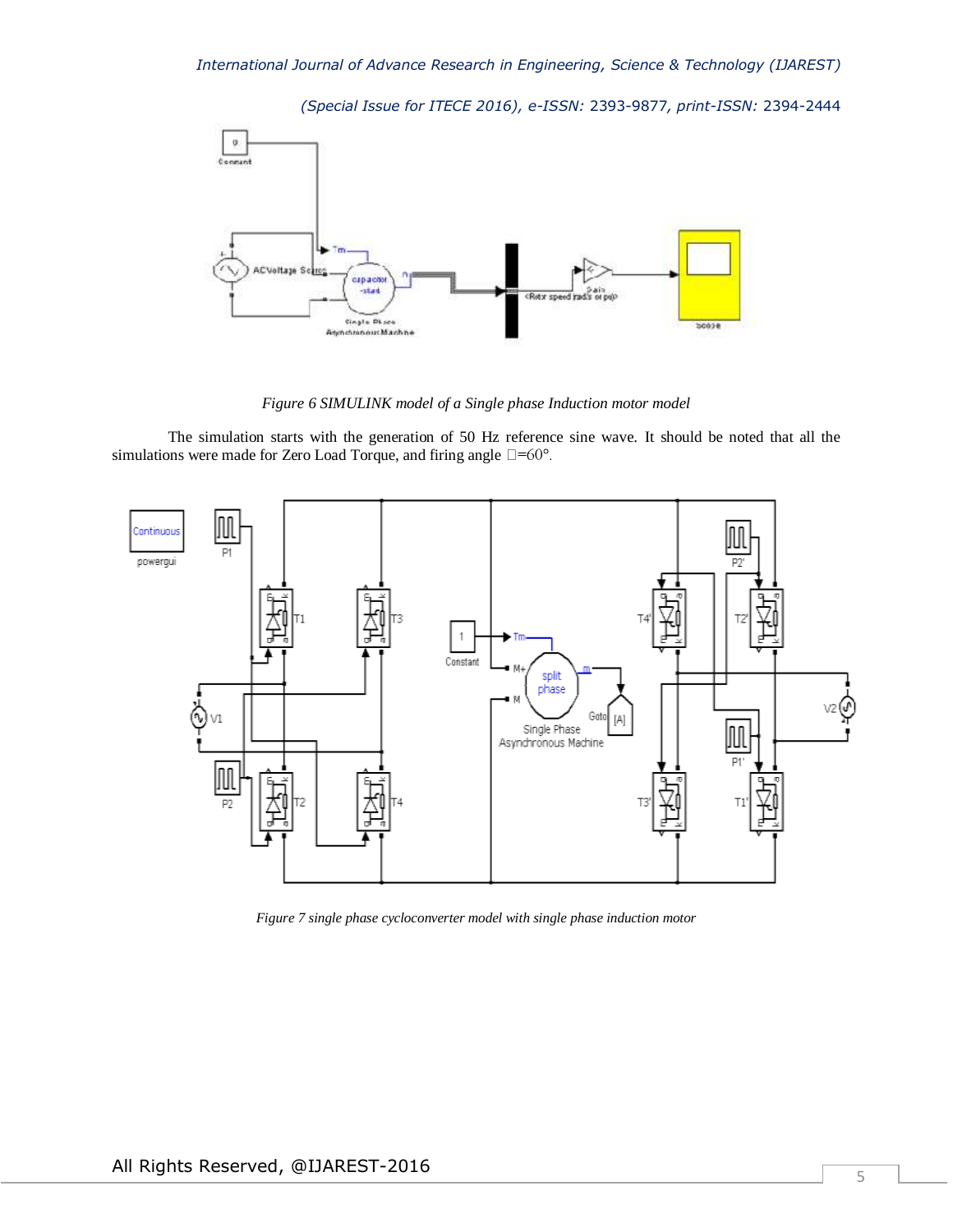**0.1 0.2 0.3 0.4 0.5 0.6 0.7 0.8 0.9 1 Time (s) Speed(RPM)**



*Figure 8 Speed Vs Time output of single phase induction motor at f=50 Hz*



*Figure 9 Waveform for the input frequency 2 times the output frequency*



*Figure 10 Speed Vs time output of single phase induction motor at f=25 Hz*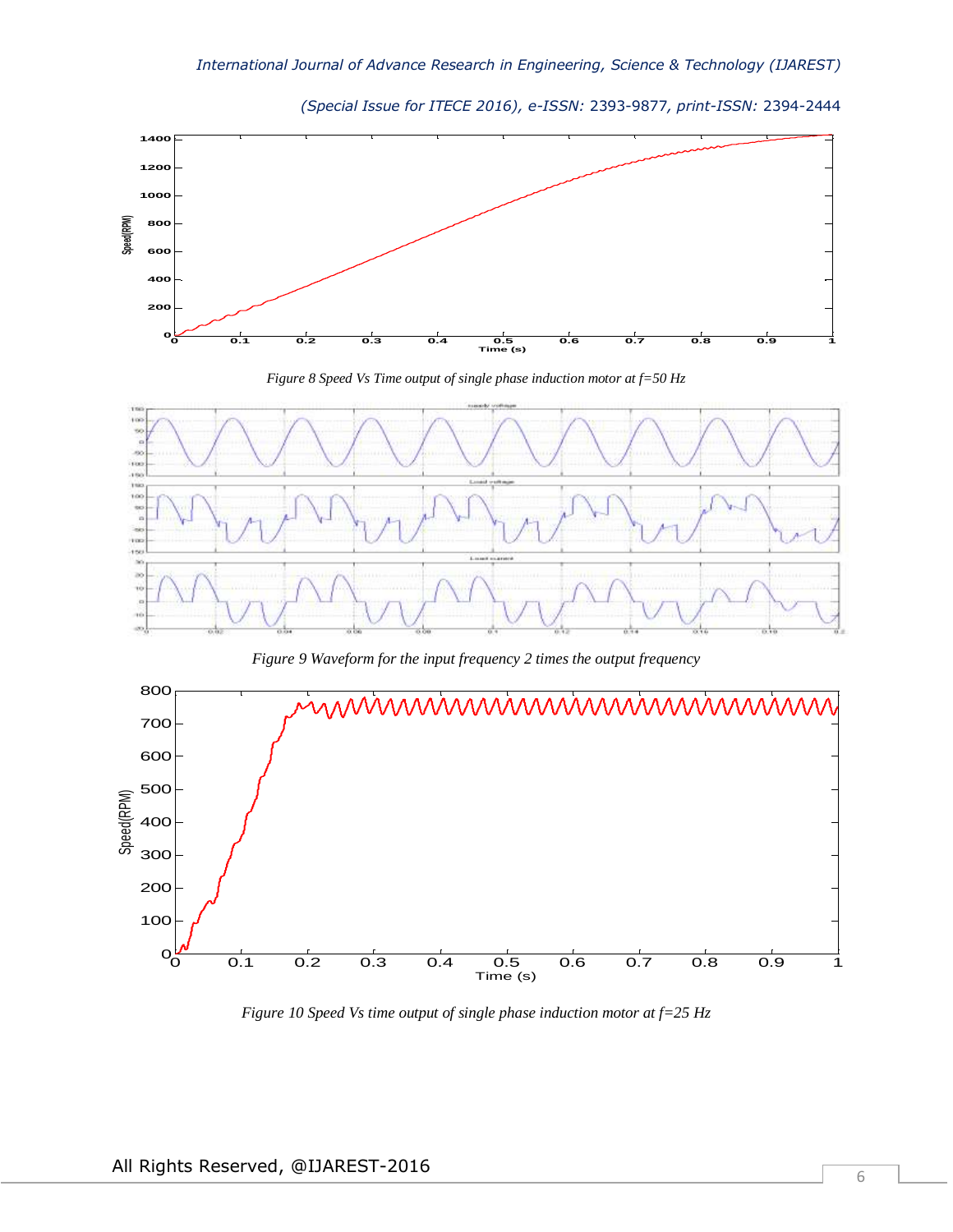

*(Special Issue for ITECE 2016), e-ISSN:* 2393-9877*, print-ISSN:* 2394-2444

*Figure 11 Waveform shows the input frequency is 3 times the output frequency*







*Figure 13 Waveform shows the input frequency is 5 times the output frequency*